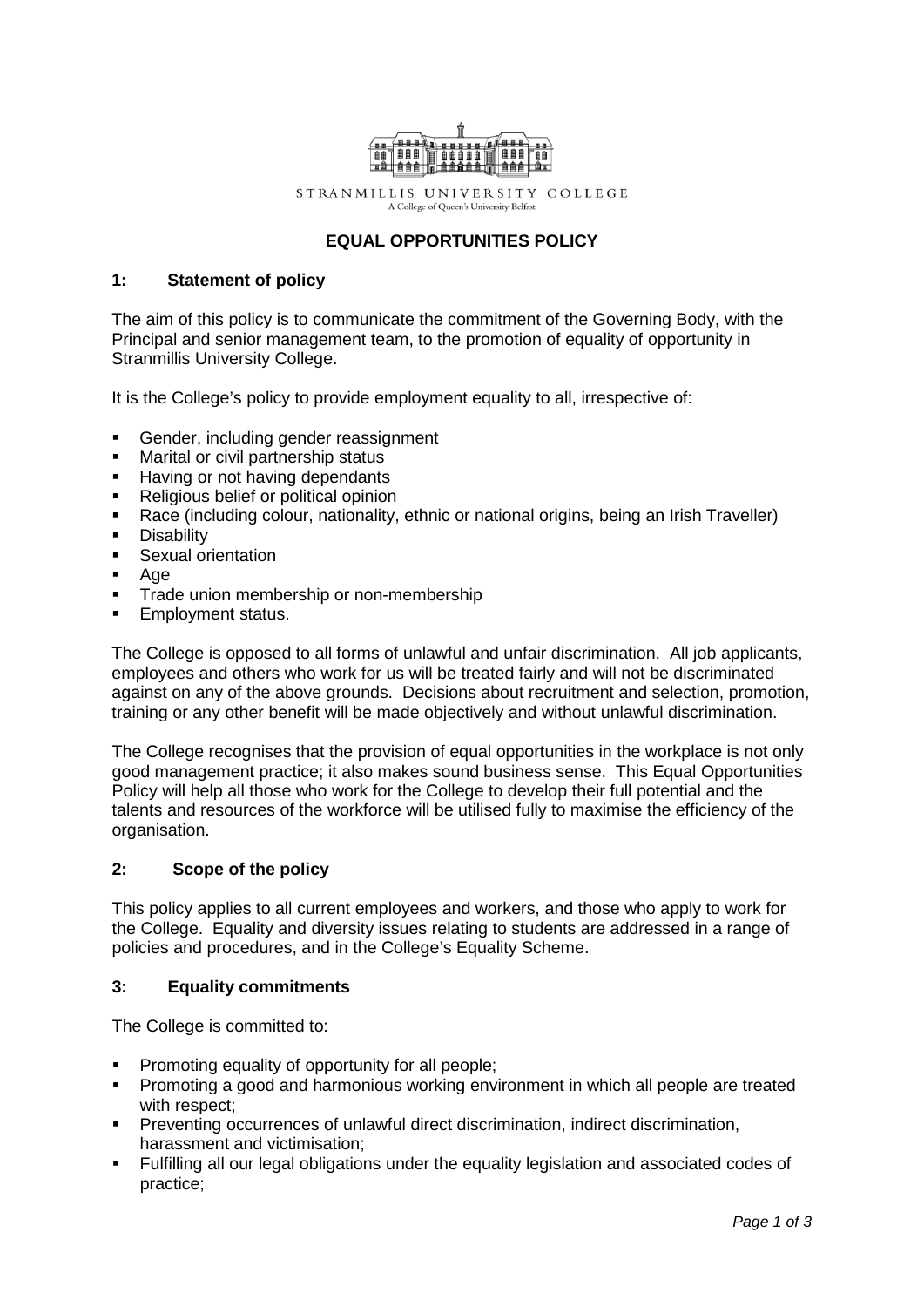- Complying with its own equal opportunities policy and associated policies;
- **Taking lawful affirmative or positive action, where appropriate; and**
- Regarding all breaches of equal opportunities policy as misconduct which could lead to disciplinary proceedings.

This policy is fully supported by the Governing Body and senior management. It has been agreed with the College's recognised Trades Unions.

## **4: Implementation**

The Governing Body has specific responsibility for the effective implementation of this policy. The practical application of this policy lies with the Principal and members of senior management, and each manager and supervisor have responsibilities for promotion of equality and ensuring that this policy is implemented.

The College expects all of its employees to abide by the policy and help create the equality environment which is its objective.

Every individual employee acting on behalf of the College has a responsibility in law and in terms of the College's Equal Opportunities policy to abide by the policy and help create the equality environment which is its objective.

In particular, employees must:

- Not unlawfully discriminate against fellow employees or applicants, or harass or intimidate other employees;
- Not unlawfully discriminate against or harass or intimidate student members of the College or applicants for places in the College;
- Co-operate with measures introduced by the College to promote equality of opportunity and eliminate discrimination;
- Not induce management, Trade Unions or fellow employees to practice unlawful discrimination; and
- Ensure that all dealings with the public are undertaken in a non-discriminatory manner.

In order to implement this policy, the College will:

- Communicate the policy to employees, job applicants and relevant others (such as contract or agency workers);
- Incorporate specific and appropriate duties in respect of implementing the equal opportunities policy into job descriptions and work objectives of staff;
- Provide equality training and guidance as appropriate, including training on induction and management courses;
- Ensure that those who are involved in assessing candidates for recruitment or promotion will be trained in non-discriminatory selection techniques;
- **Incorporate equal opportunities notices into general communications practices (e.g., staff** newsletters, intranet);
- Seek commitments from other persons or organisations such as subcontractors or agencies that they too will comply with the policy in their dealings with our organisation and our workforce;
- Ensure that adequate resources are made available to fulfil the objectives of the policy.